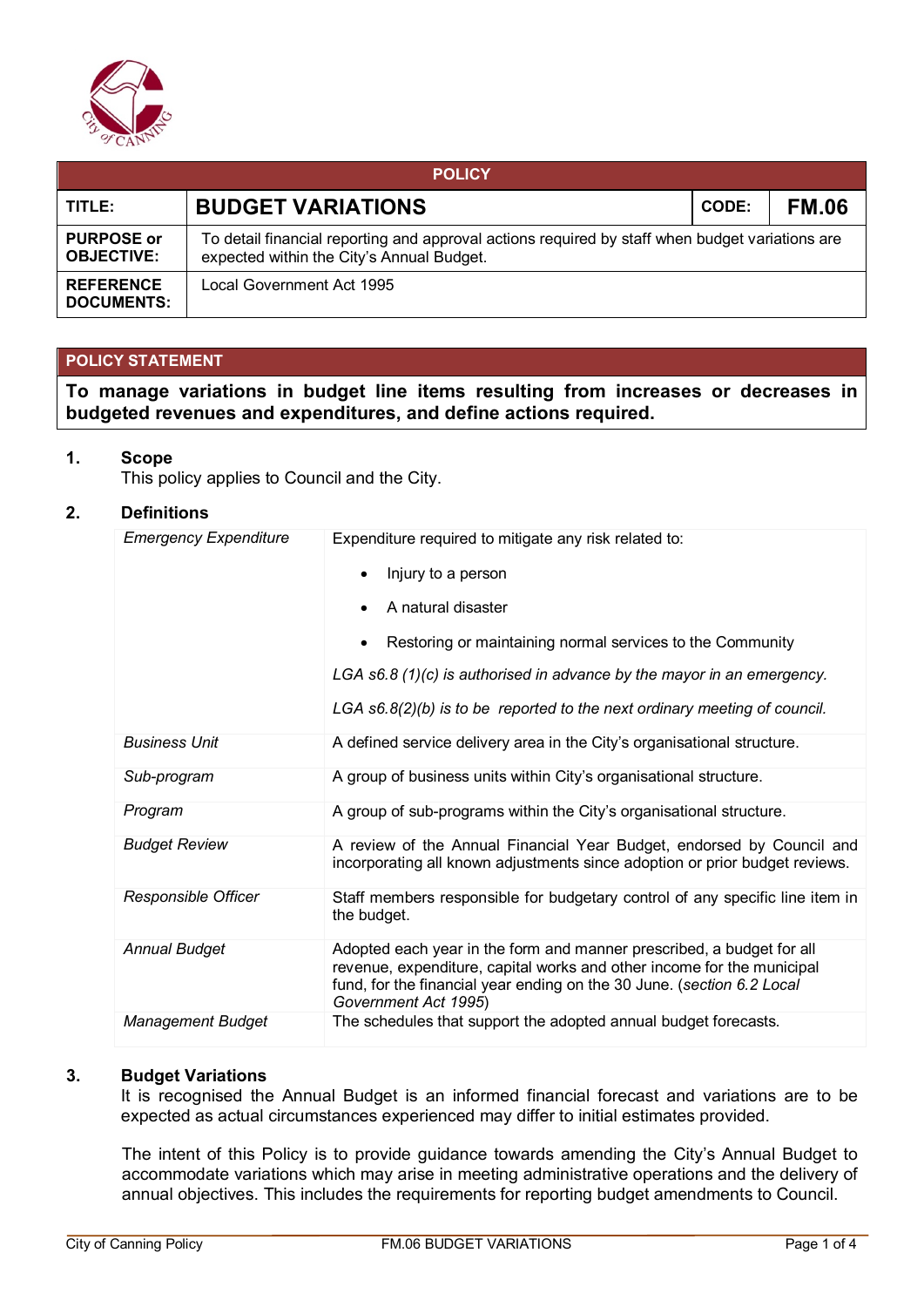# **3.1 Variations in Expenditure (Operational) – Existing Line Item:**

(a) Accommodated within a Business Unit:

Where variations in expenditure may be accommodated within the overall budget for a Business Unit, the responsible Director may authorise the re-direction of budget funds within the Business Unit.

*For example: The total budget for Library operating expenditure is \$3.5 million for a given financial year. There are multiple management budget line items to deliver the service. If book losses exceed initial forecasts at one library and operational savings exist at another library, provided that the overall budget for the Library Business Unit remains the consistent with the adopted annual budget, the Director may approve a management budget amendment.* 

It is the relevant Director's responsibility to ensure that the change in expenditure has a nil effect on the budget operating position and the administrative amendment is reflected in the next Budget Review for Council.

(b) Not accommodated within a Business Unit:

Where increases in expenditure are not accommodated within the Business Unit or the overall budget for a sub-program, and funds are required for that expenditure, those funds must be identified from other budget line either within the Program or from another Program. Any such re-direction of funds must maintain the budgeted operating position and requires the approval of the relevant Executive Directors. It is the relevant Director's responsibility to ensure that the change in expenditure is detailed within the next Budget Review for Council approval.

## **3.2 Variations in Expenditure (Capital) – Existing Line Item:**

(a) Accommodated within a Business Unit:

Where increases in expenditure may be accommodated within the overall budget for a Business Unit, the approval of the Director responsible for the Business Unit is required to re-direct the funds within the Business Unit.

*For example: The total for a given financial year budget for paths construction is \$1.1 million. Within that budget are 15 paths to be completed, each with its own budget amount. If one path project is going to exceed budget and another is going to be under budget, provided that the overall budget for paths remains within \$1.1 million, the Director may approve a budget amendment.*

It is the relevant Director's responsibility to ensure that the change in expenditure has a nil effect on the budget capital expenditure position and the administrative amendment is reflected in the next Budget Review for Council approval.

(b) Not accommodated within a Business Unit:

Where increases in expenditure are not accommodated within the overall budget for a Business Unit and funds are required for that expenditure, funding must be identified from other budget line(s) either within the Program or another Program. A re-direction of funds from operating to capital is allowed and the budget amendment requires the approval of the relevant Directors. It is the relevant Director's responsibility to ensure that the change in expenditure is detailed within the next Budget Review for Council approval.